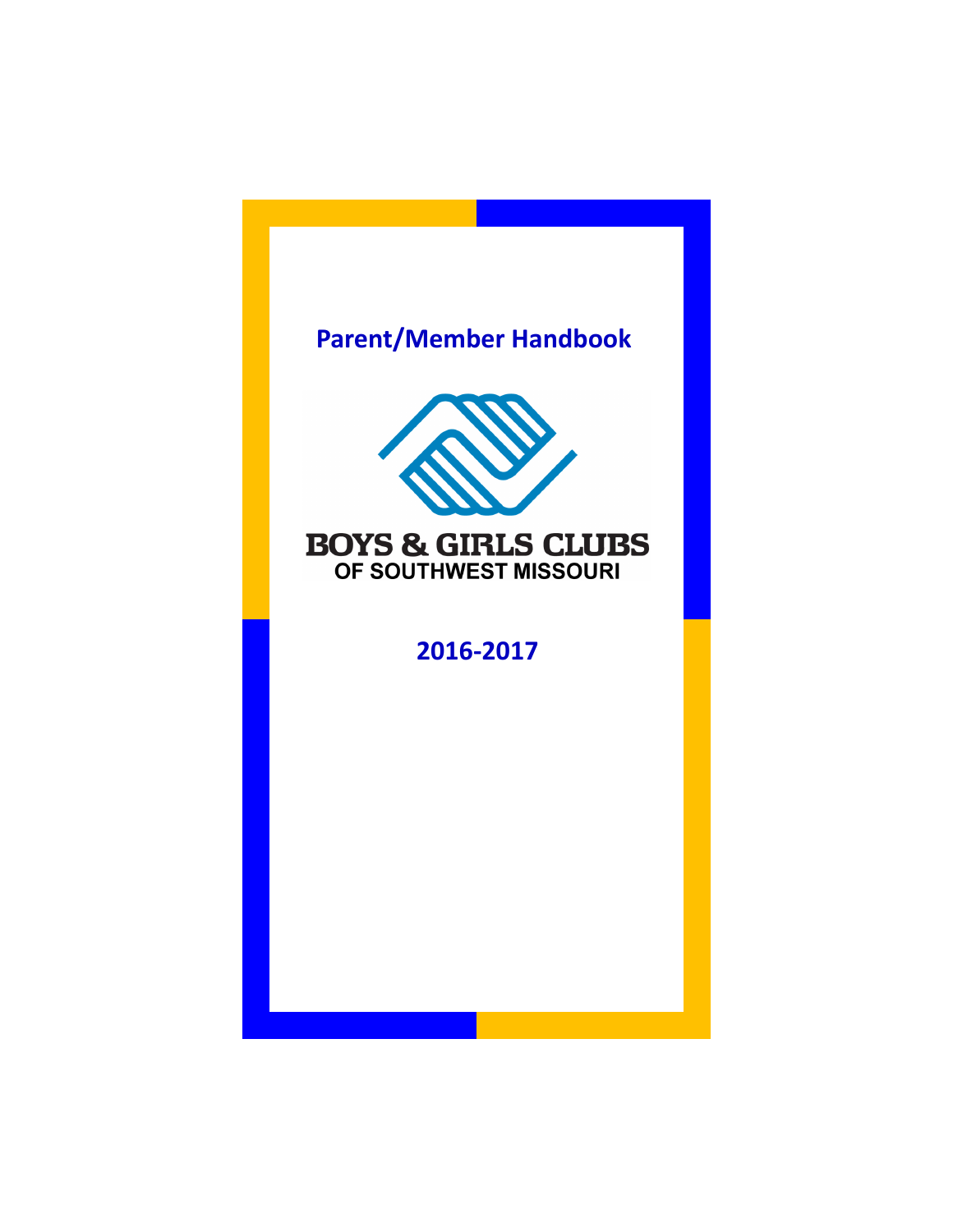# **TABLE OF CONTENTS:**

| • Youth Development Strategy Page 3-4                         |  |
|---------------------------------------------------------------|--|
|                                                               |  |
|                                                               |  |
|                                                               |  |
| • Members Rights and ResponsibilitiesPages 8-9                |  |
|                                                               |  |
| • Club Hours, Closed Campus Policy, Transportation, Field     |  |
| • Personal Belongings, Lost & Found, Confidential Counseling, |  |
|                                                               |  |
|                                                               |  |
| • Health and Emergency Procedures, Roles of Parents $\&$      |  |
|                                                               |  |
| • Drop Off & Pick Up Procedures & Late Policy, Membership     |  |
|                                                               |  |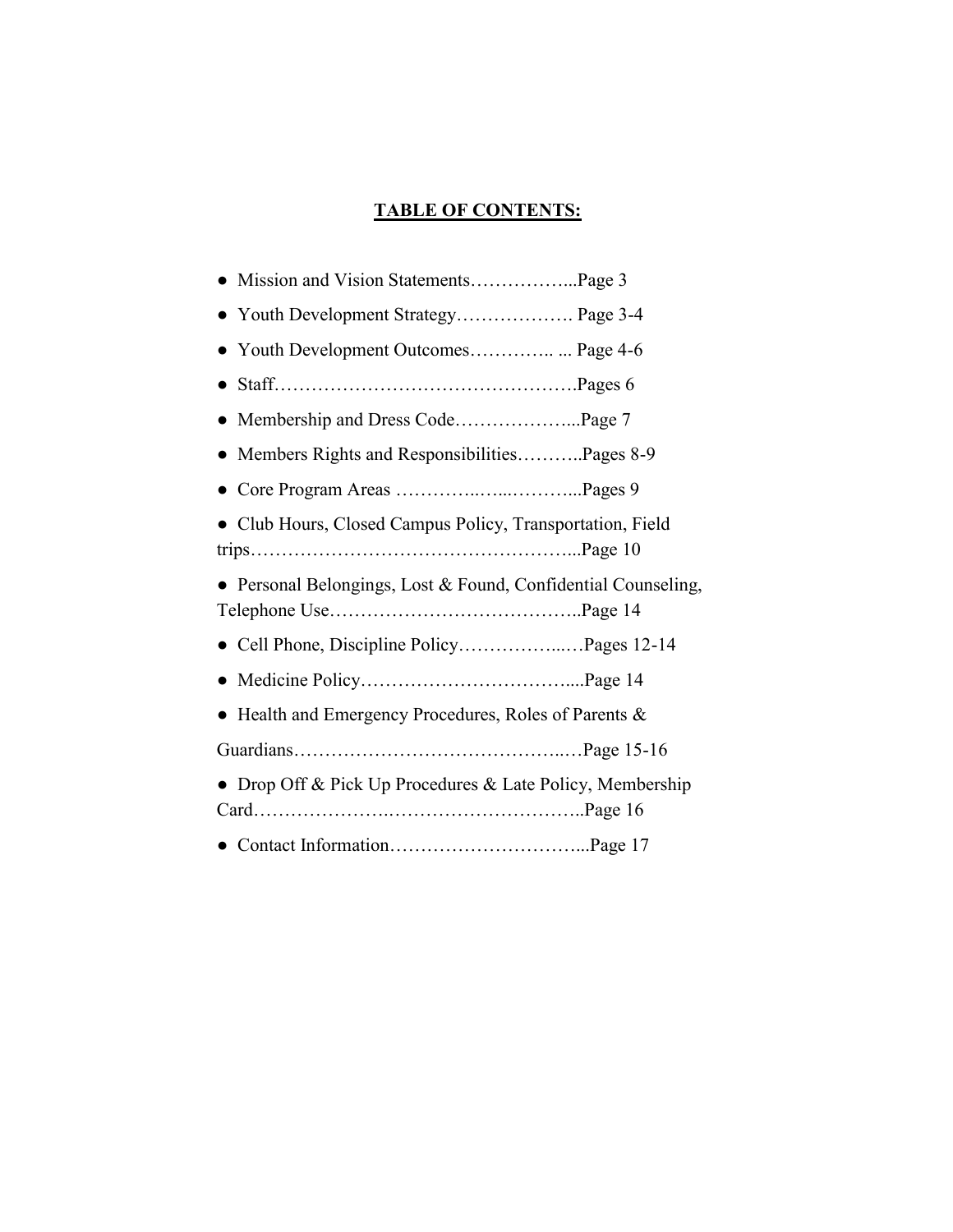#### **Mission Statement:**

*The Mission of the Boys & Girls Club of Southwest Missouri (the "Club"), is to enable all young people, especially those who need us most, to reach their full potential as productive, caring, responsible citizens.*

*Our programs are designed to improve and enhance the quality of life through the collaboration of professional staff, trained volunteers, family members and community leaders. With emphasis on all youth, our goal-oriented programs, provided in safe neighborhood facilities, will assist youth in gaining the self-esteem and self-reliance necessary to fulfill their potential and ultimately enhance their community.*

#### **Vision Statement:**

*To be known and recognized by parents and youth alike… as the place to go and be in the community.*

*To develop skills in the youth we serve by providing beginning, intermediate and advanced services and programs.*

#### **Youth Development Strategy:**

The efforts of youth professionals, parents, volunteers, concerned citizens, schools and local agencies come together to provide opportunities for our children to live full, satisfying, and productive lives. It is important that all programs and activities promote these efforts to their full potential. The Boys & Girls Club of Southwest Missouri applies this holistic approach for the purpose of youth development.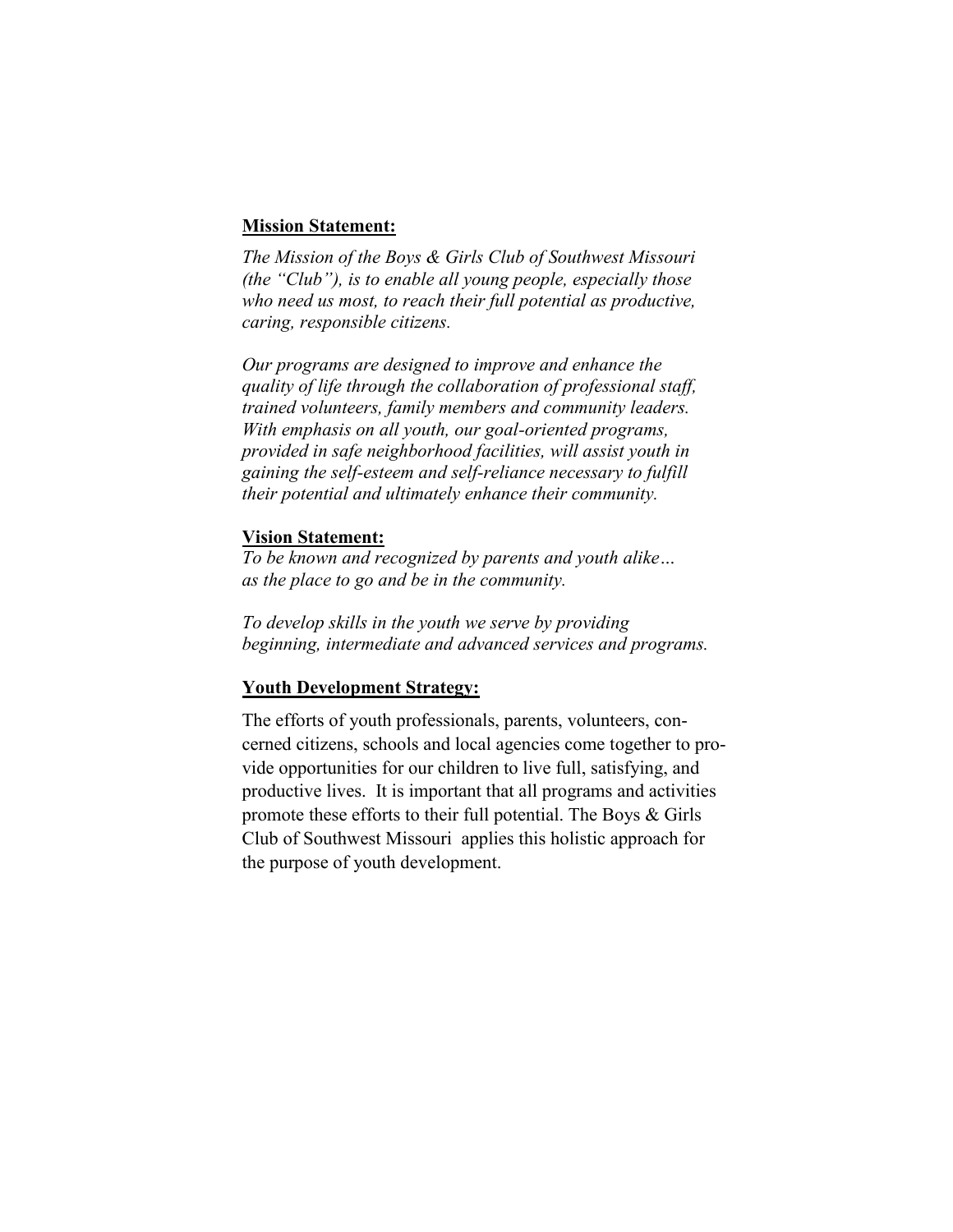The Youth Development strategy is designed to build self-esteem and allow our children to grow into responsible and caring adults by using four basic principles. These four principles are described as senses:

- *A Sense of Competence:* Young people feel proud and confident when they acquire new skills and know they can do something and do it well.
- *A Sense of Usefulness:* Young people know the satisfaction of doing something of value for others.
- *A Sense of Belonging:* Young people know they are welcome and feel they fit in and are accepted.
- *A Sense of Power and Influence:* Young people know their opinions are heard and valued, giving them a sense of power and influence.

We use this model of Youth Development Strategy in every program and activity at the Boys & Girls Club of Joplin.

# Youth Development Outcomes For Boys & Girls Club Members

The outcomes summarized below describe our expectations and goals for young people. Youth who enter the world with the capacities described here can become responsible citizens and leaders who are able to support themselves and live successful lives.

# Positive Self-Identify

Youth have a healthy self-concept, a strong belief in their own selfworth and a sense of hope about their future. They are adept at setting and attaining goals; confidently making the necessary decisions to achieve their life plans.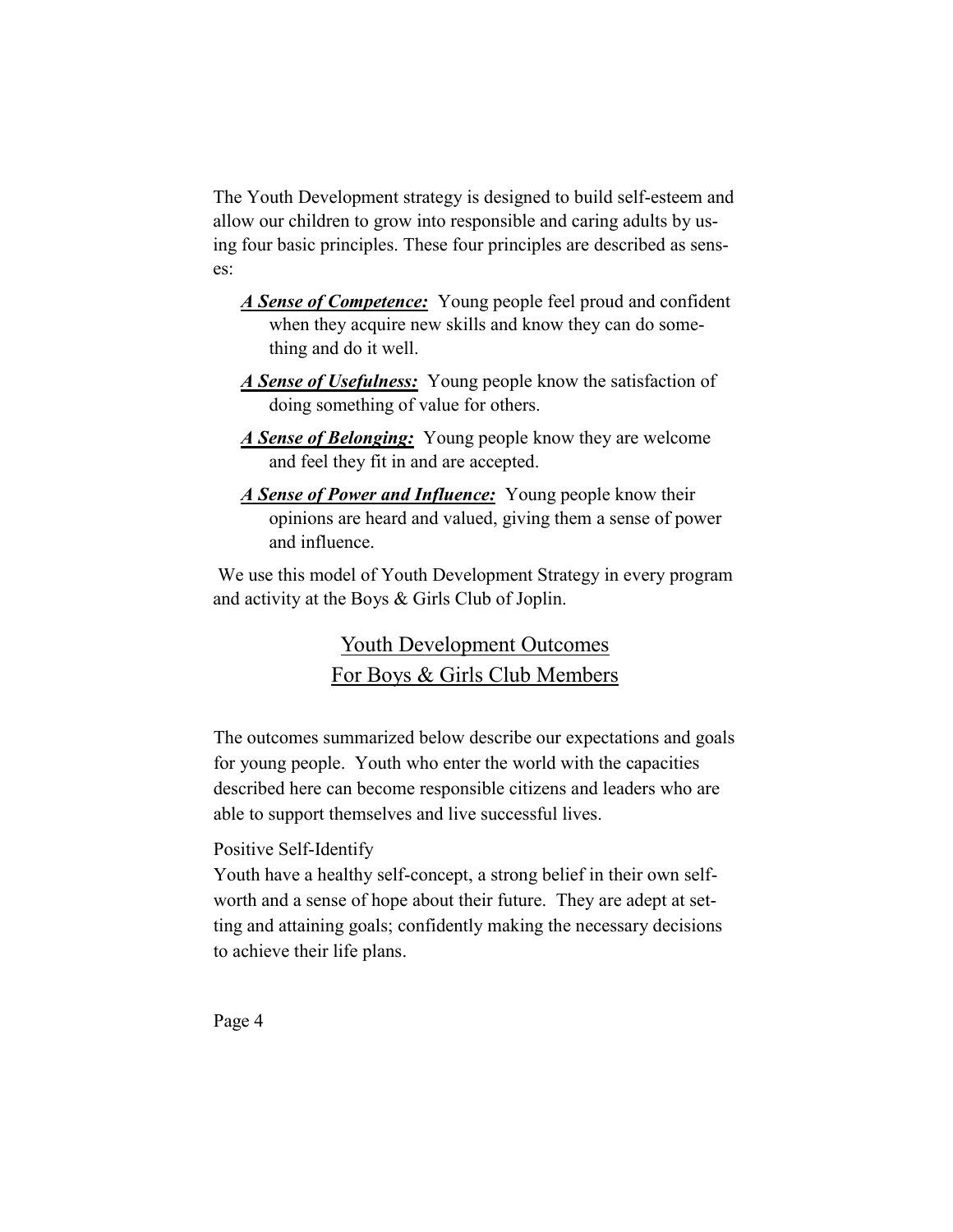## **Competencies**

Youth have the knowledge, skills, strategies and attitudes necessary to have a positive foundation for success. Youth become competent by mastering tasks, demonstrating to them that they can do things well. They develop competence in the following areas:

- *Educational***:** Youth are proficient in basic educational disciplines and have the capacity to utilize technology. Having graduated from high school, they are motivated to pursue learning opportunities throughout their lives.
- *Employment*: Youth have the skills and attributes to be successful in the work force. They are motivated to constantly develop new skills and hone existing skills to maintain a competitive edge.
- *Social*: Youth are able to develop and sustain positive relationships with others.
- *Emotional*: Youth are able to recognize, reflect on and appropriately express their emotions, manage stress and cope with positive and adverse situations.
- *Cultural***:** Youth have an understanding and respect for their own cultural identity and for the cultures of others; they are able to contribute in a multicultural society and demonstrate tolerance for differences among people.

#### **Community and Civic Involvement**

Youth have a sense of belonging to their community, family and/or group and are willing to take civic responsibility. They work closely with others to contribute to the greater good.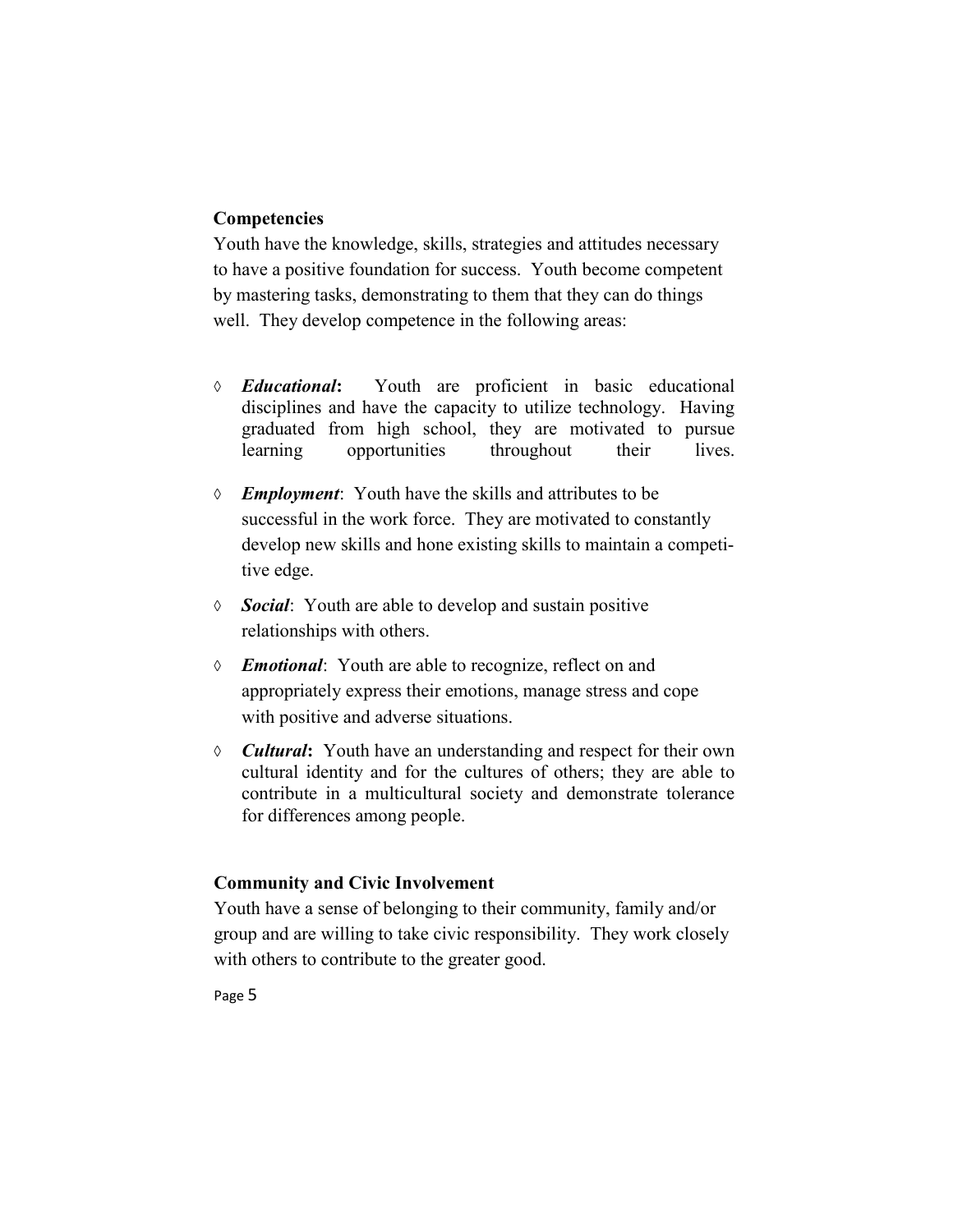## **Health and Well-Being**

Youth live healthy lifestyles, take part in regular fitness activities, are able to access health care resources and engage in positive behaviors. They use sound judgment about personal safety, nutrition and avoidance of alcohol, drugs and premature sexual activity.

#### **Moral Compass**

Youth have values enabling them to develop positive relationships with others. These values include honesty, a sense of justice and fairness, respect, caring and spirituality.

Our challenge in the Boys & Girls Clubs Movement is to engage youth in activities that are fun and enjoyable while supporting development of the capacities described above. This is accomplished through Club programs and in discussions between staff and Club members. Clubs cannot achieve without caring, capable staff that forge relationships with young people and influence their ability to succeed in life.

## **Staff:**

The Boys & Girls Club of Southwest Missouri has a professional staff of full-time and part-time employees as well as a host of volunteers. Staff members and volunteers are trained, and kept advised of the changing trends throughout the youth movement. All staff go through extensive background screens annually.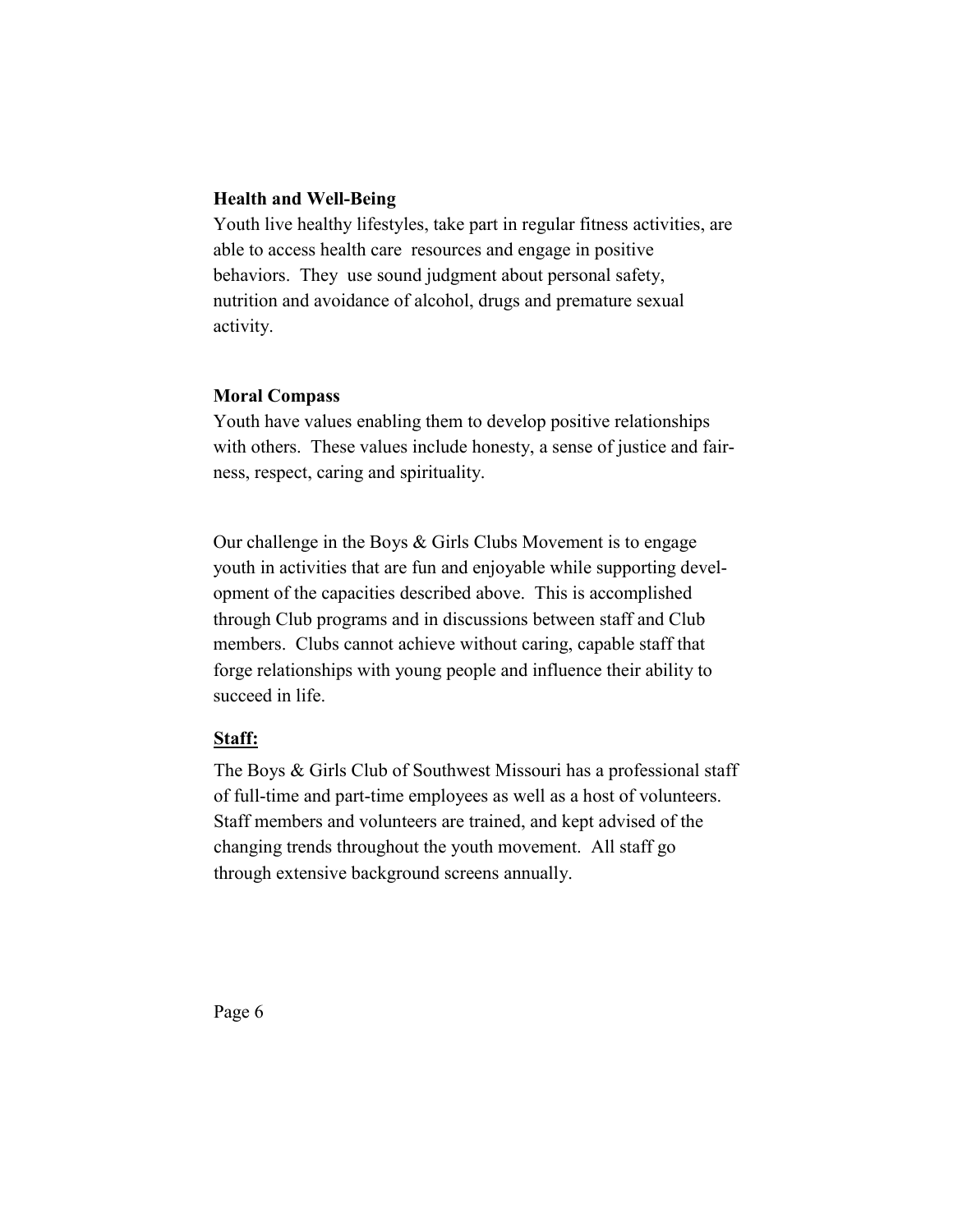# **Membership:**

Membership is open to children between the ages of 6-18 years

without regard to race, color, religion or national origin. Membership fees are as follows:

| After School Program | \$25 per school semester |
|----------------------|--------------------------|
| Summer Program       | \$270                    |
| Christmas Break      | \$30 TBA                 |
| <b>Spring Break</b>  | \$30 TBA                 |

# **Dress Code:**

Members, parents and guardians are expected to respect our Clubs at all times; especially in the way of dress.

# *The following attire may not be worn* **at our Clubs:**

- See-through or mesh clothing unless worn over other apparel.
- Garments that expose the midriff.
- Spaghetti strap tank tops.
- Biking shorts or short shorts for youth over the age of 10.
- Bare feet at the Club or on any Club vehicle.
- Garments or accessories that display emblems relating to gangs, abusive substances, sex or obscenities.
- Tight fitting or revealing apparel.
- Male and female Club Members are not allowed to wear hats.
- Heelys (roller skate shoes)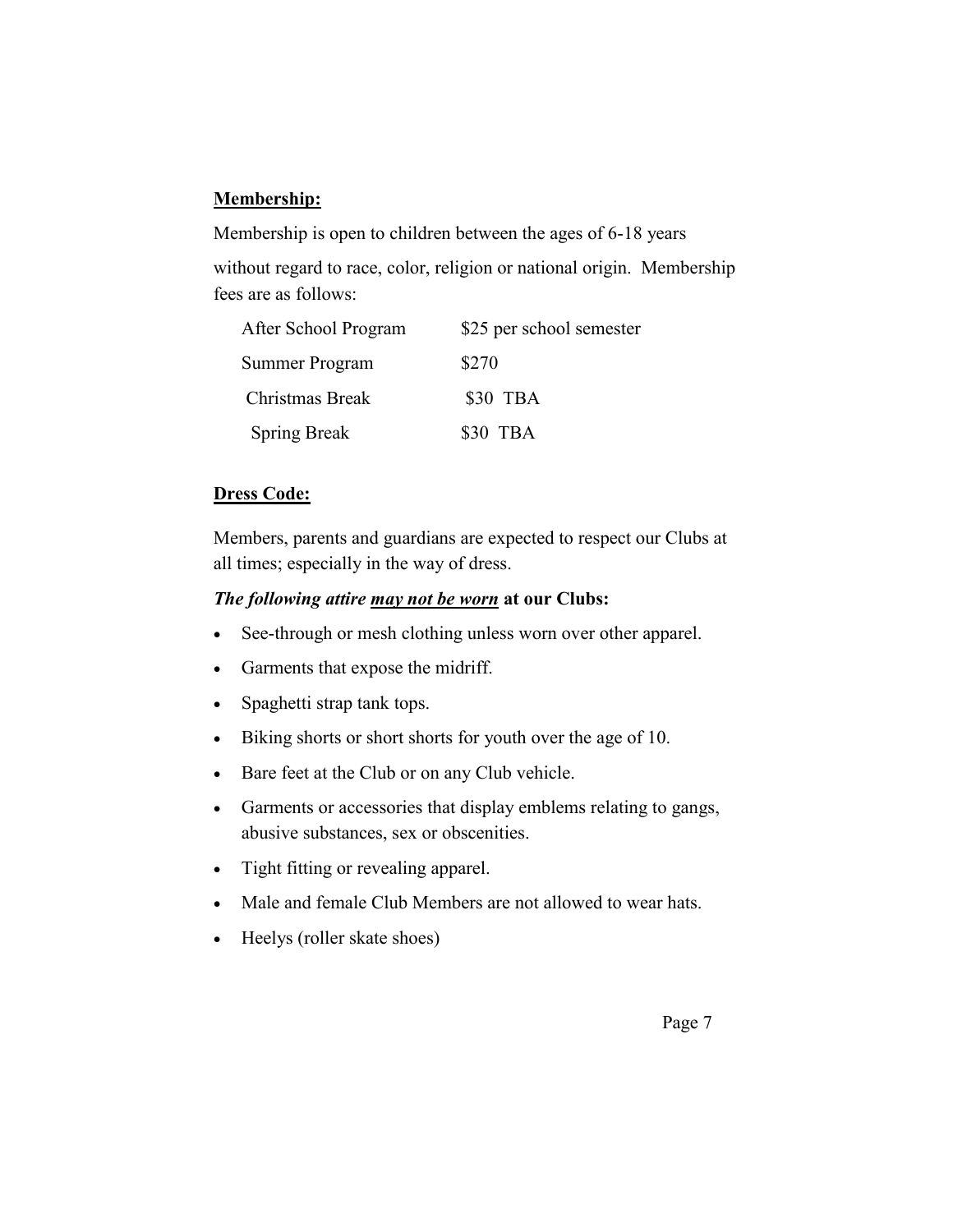## *MEMBERS' RIGHTS AND RESPONSIBILITIES:*

#### *Rights:*

Members have the right to participate in Club programs. Members have the right to be respected Members have the right to interact with trained adult staff. Members have the right to learn and play in the Club environment. Members have the right to explore opportunities for growth and development. Members have the right to have fun Members have the right to participate in decision-making and leadership activity in Club programs

#### *Responsibilities:*

Members are responsible for treating others fairly and equally.

Members are responsible for respecting others.

Members are responsible for helping keep the Club clean and safe.

Members are responsible for treating the Club's equipment with care.

Members are responsible for listening,

following directions and goal setting.

Members are responsible for respecting the fun time of others.

Members are responsible for participation in the decision-making process.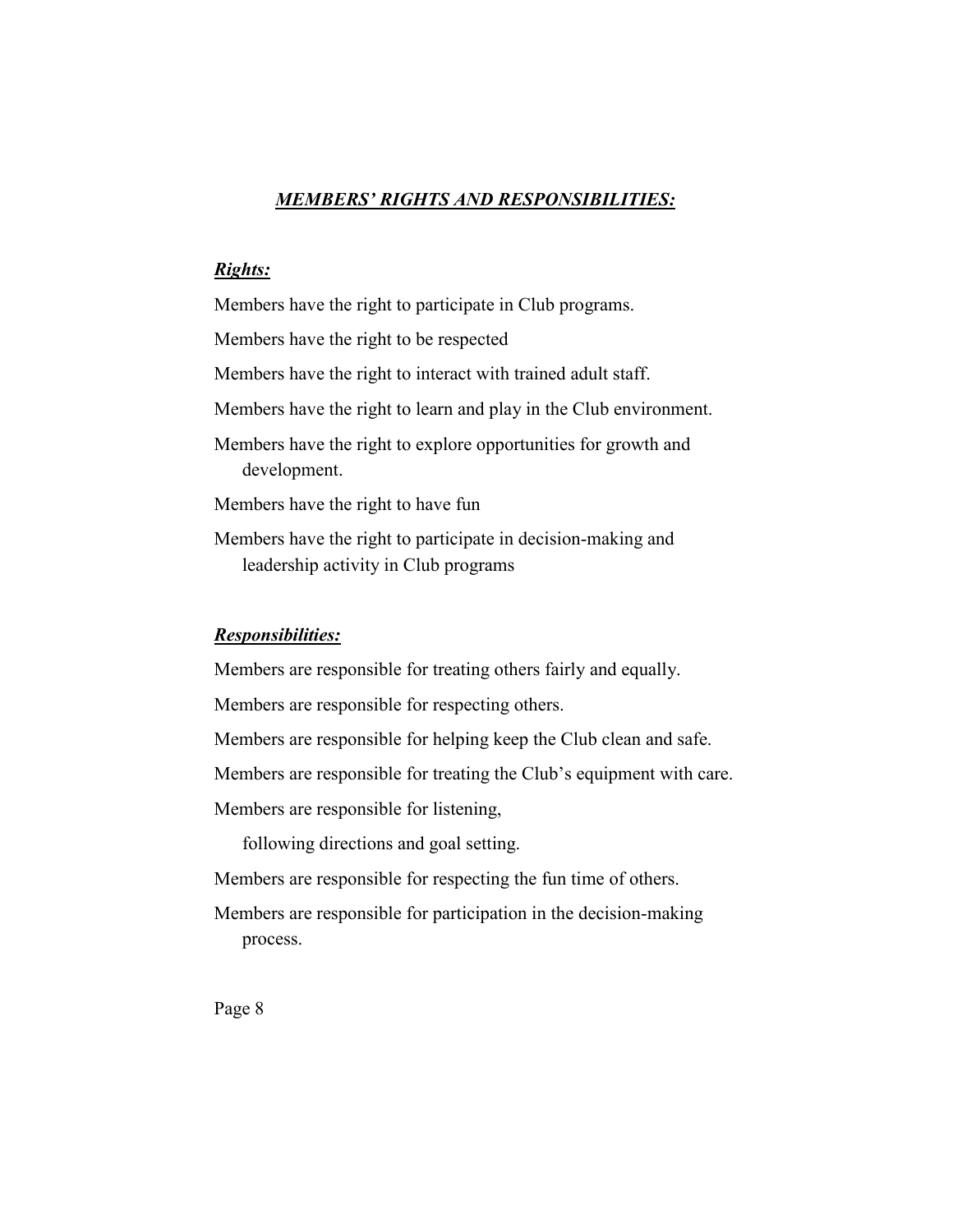#### **CORE PROGRAM AREAS:**

We offer seven programs to children to help them grow and reach their potential. These programs are Smart Moves, Career Launch, Passport to Manhood, Smart Girls, Youth for Unity, Torch Club, Citigroup. These are used as tools in helping young people resist the use of drugs, build better relationships, and to give them a head start in planning their futures.

#### **CLUB HOURS:**

*Administrative office:* 8:00 AM to 5:00 PM

## *Club:*

#### **During School Year:**

 Joplin Monday-Friday Afterschool-7:00 PM 1/2 Days 11:30 AM-6:00 PM Webb City Monday-Friday Afterschool-6:00 PM 1/2 Days 11:30 AM-6:00 PM

**During the Summer:** Monday-Friday 7:00AM to 6:00 PM If hours are changed, Member's parents or guardians will be notified.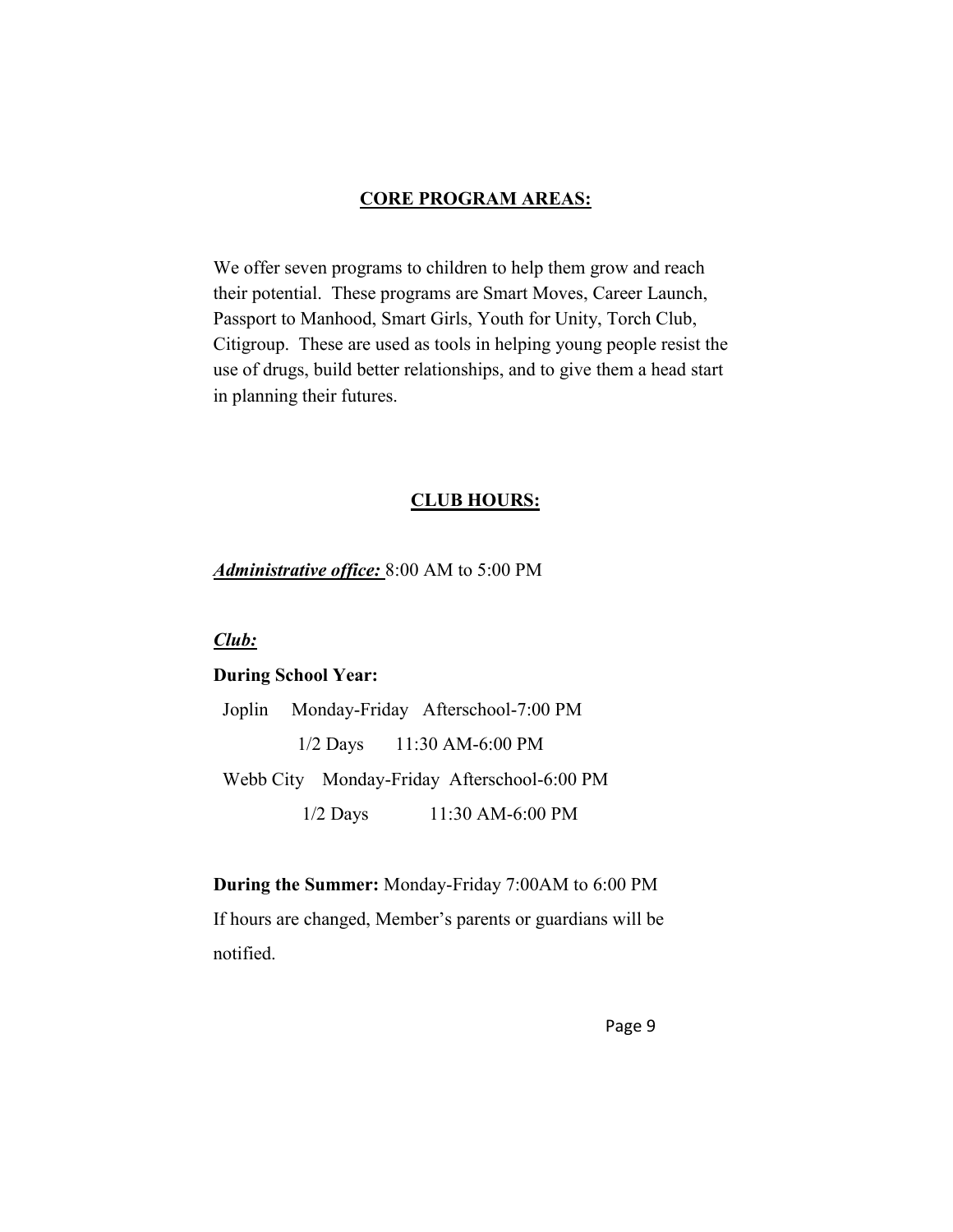## **Closed Campus Policy:**

The Boys & Girls Club of Southwest Missouri has an open door policy. This means that it is the parents and/or guardians' responsibility to make sure that their child remains at the Club, and does not leave the premises when you expect him or her to be there. We urge you to please emphasize this with your child, as the Boys & Girls Club of Southwest Missouri cannot be responsible for your child if he or she is not on the premises.

## **Transportation:**

The club may provide transportation to and from the Club or to and from certain scheduled activities. Transportation is provided by a staff member and only is available at approved locations that are designated specifically by the Club in advance. All parents or guardians of Members are responsible for the Member's transportation from the Club to the Member's home. During transportation, Members are responsible for conducting themselves in accordance with the same rules that govern all Club activities. Although accidents relating to any Club function rarely occur, in the event of an accident, it is the Member's parent or guardian's responsibility to pay all medical costs.

# **Field Trips:**

For most field trips Club buses or vans will be utilized. Parents or guardians of Members will be notified in advance if other transportation arrangements must be made in order for the Member to participate in a field trip.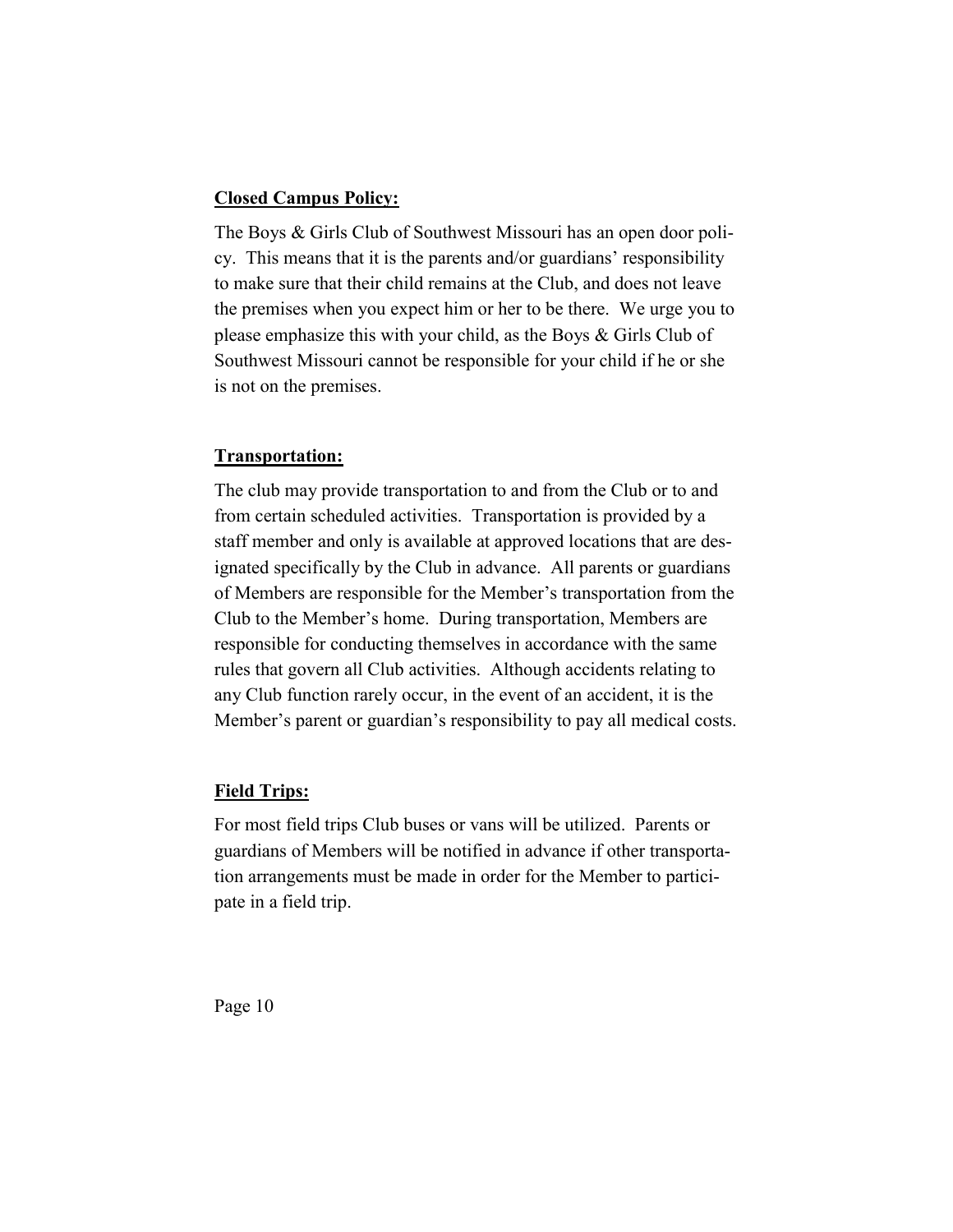## **Personal Belongings:**

The Boys & Girls Club of Southwest Missouri is *NOT* responsible for any personal belongings that are lost or stolen at the Club. Please encourage your child, or children, to keep up with their belongings. Fundraising items are not recommended to be brought to the Club. Staff will try to check them in and store in a safe place but we cannot control what happens from the school to the Club.

#### **Lost and Found:**

Personal belongings should be marked properly and stored in personal book bags and/or placed in the Club's coat check area. Articles lost or stolen are not the responsibility of the Club. Members must take home all projects and personal belongings each day. Lost and Found items are collected and kept for one week. To claim an item in question, it must be described to a staff member at the front desk. All unclaimed items will be donated.

## **Confidential Counseling:**

All personally identifiable information and personal conversations are kept in strict confidence by the Club and its staff. Certain information may be disclosed or communicated if it involves safety or legal matters, however.

#### **Telephone Use:**

Club phones may be used only for emergencies or other circumstances approved by Staff.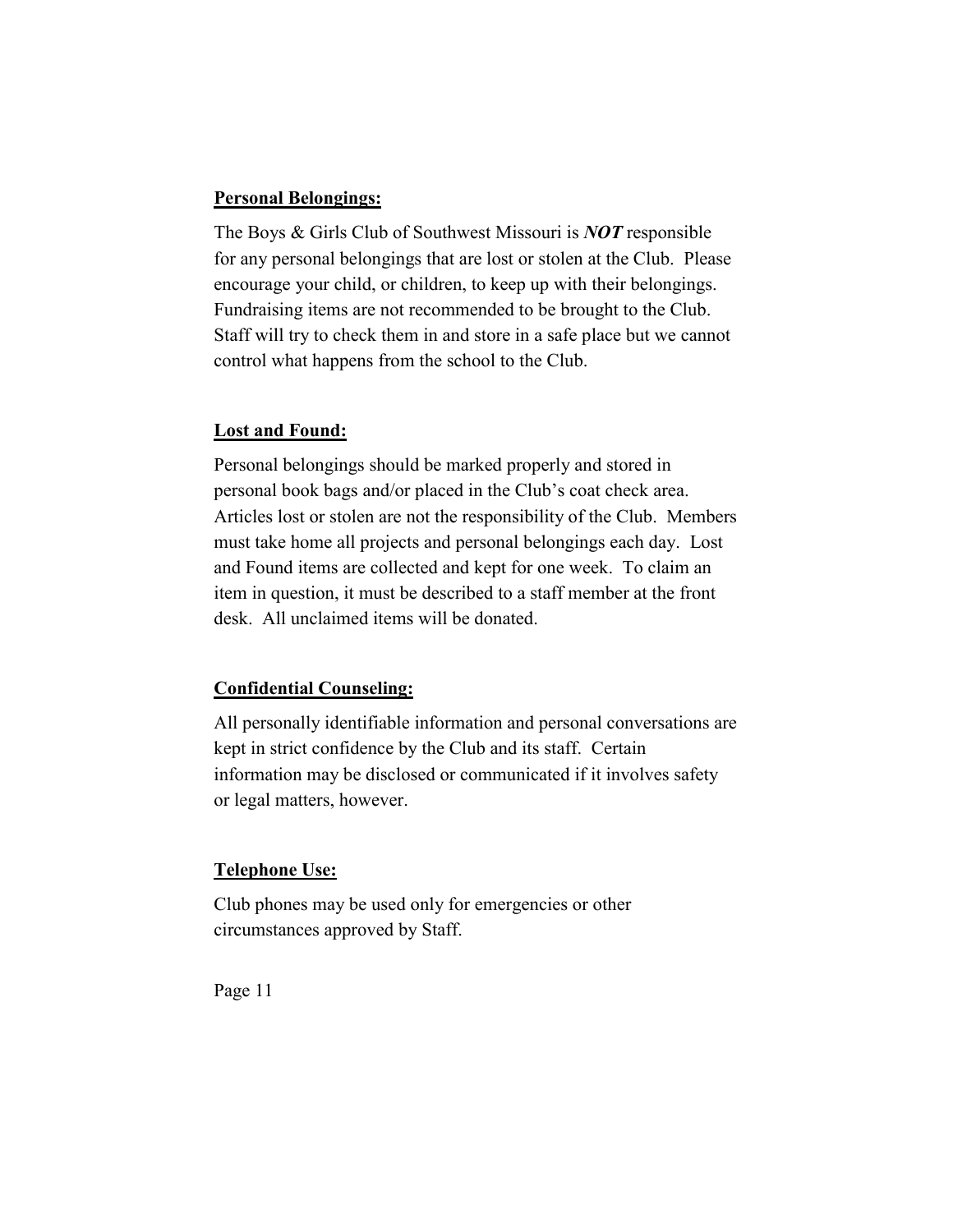## **Cell Phone Use:**

Members of the Boys & Girls Club of Southwest Missouri are not allowed to use their cell phones. Failure to cooperate with this rule will result in your child's cell phone being taken away and not given back until they are picked up. This may also lead to a written referral.

## **Discipline and Conduct:**

## **Stealing**

A. First Time

- 1. Talk from Staff
- 2. Write rules that were broken with an essay.
- 3. Short-term suspension from Club up to 3 days.
- 4. Event Report will be filled out.
- 5. Parent will be notified.

## B. Second Time

- 1. Talk from Staff
- 2. Mid-term Suspension from Club up to 5 days.
- 3. Event report will be filled out.
- 4. Staff meeting discussion
- 5. Parent Conference
- C. Third Time
	- 1. Police may be notified

**Horseplay/Disrespect of staff, running in the club, inappropriate language problem, misuse of equipment, not staying in group, and general behavior problems:**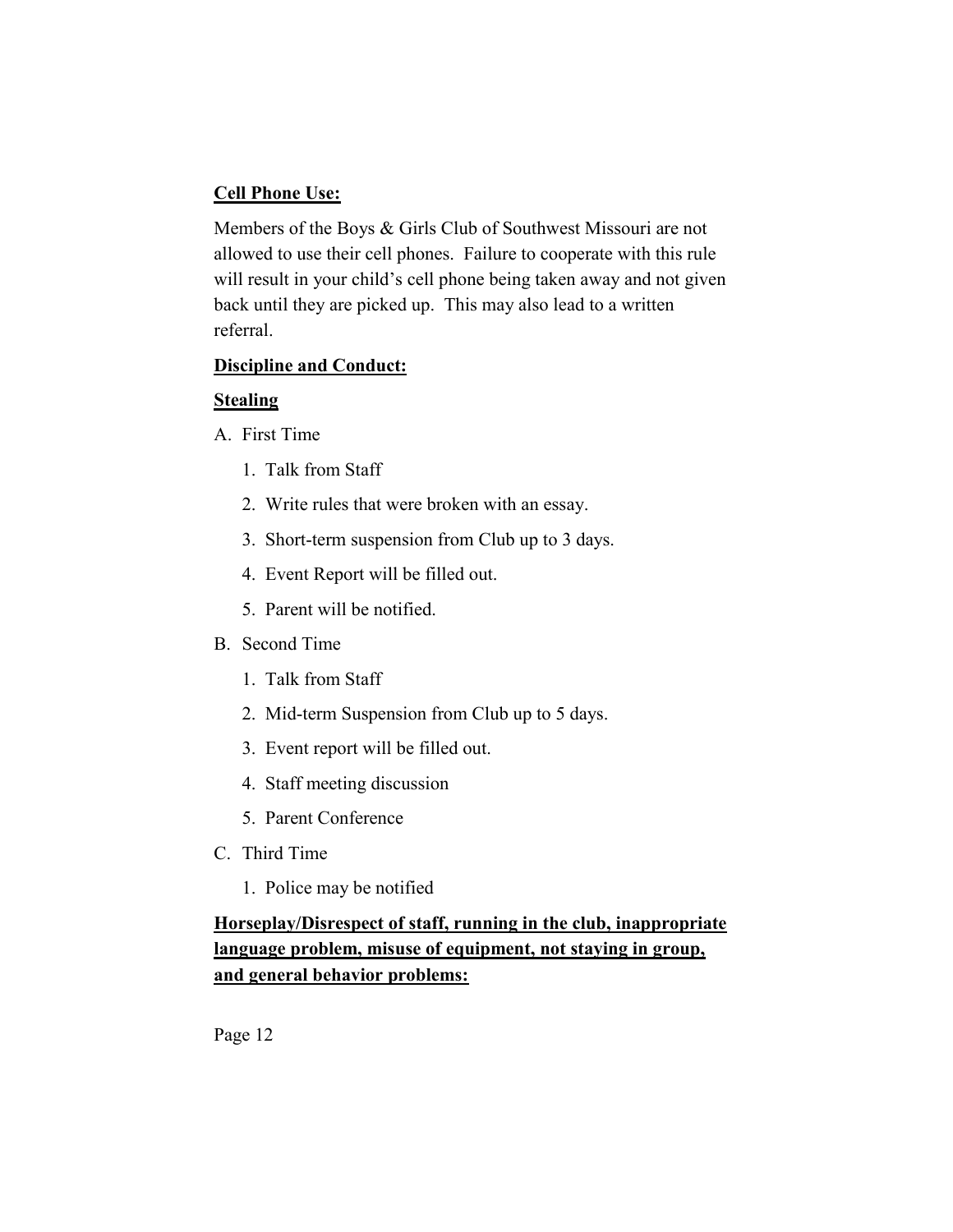- A. First Time
	- 1. Talk/Warning from Staff
- B. Second Time
	- 1. Talk from Staff
	- 2. Staff can make one of two choices
		- a. Write rules that were broken with an essay
		- b. Clean-up Project (not bathrooms)
- C. Third Time
	- 1. Talk from Staff
	- 2. Short-term Suspension from Club up to 3 days
	- 3. Event Report will be filled out
	- 4. Parent will be notified
- D. Repeating Problems
	- 1. Talk from Staff
	- 2. Mid-term Suspension up to 5 days
	- 3. Event Report will be filled out
	- 4. Staff meeting discussion
	- 5. Parent Conference

#### **Fighting and Abusive Language to Others**

- A. First Time
	- 1. Break up Fight
	- 2. Talk and determine solution for member
	- 3. Write rules that were broken with an essay
	- 4 . Short-term Suspension from the Club up to 3 days
	- 5. Event Report will be filled out
	- 6. Parent Notified for pick-up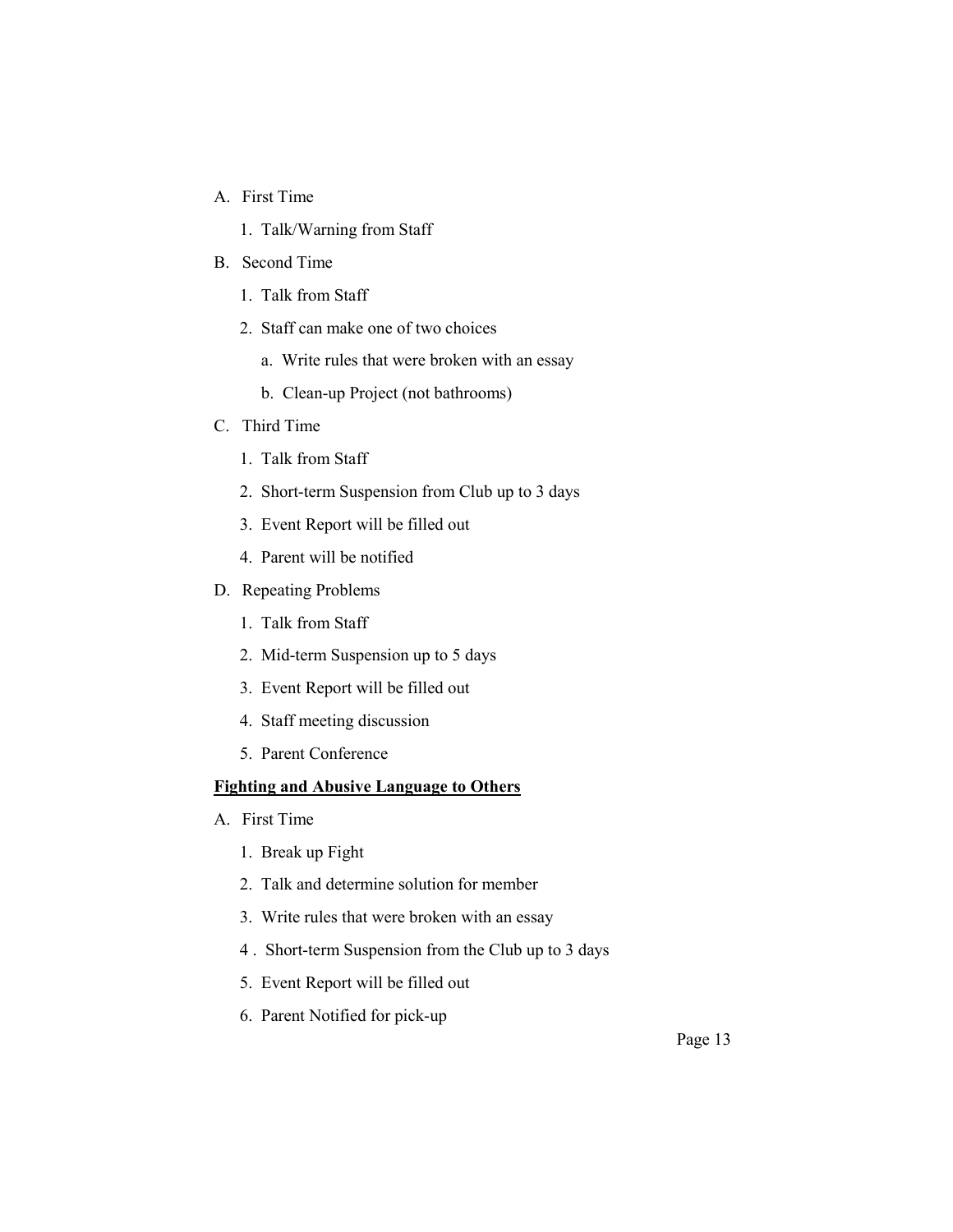- B. Second Time
	- 1. Break up fight
	- 2. Talk and determine solution for member
	- 3. Mid-term Suspension up to 5 days
	- 4. Event Report will be filled out
	- 5. Staff meeting discussion
	- 6. Parent Conference

#### **Person Defending Themselves Fighting**

- A. First Time
	- 1. Talk/Warning from Staff
	- 2. Staff can make one of two choices
		- a. Write rules that were broken with an essay
		- b. Clean-up Project (not bathrooms)
	- 3. Event Report will be filled out
- B. Second Time
	- 1. Talk from Staff
	- 2. Short-term Suspension from Club up to 3 days
	- 3. Event Report will be filled out
	- 4. Parent Notified

#### **Medicine Policy:**

It is the policy of the Boys & Girls Club of Southwest Missouri *NOT*  to administer any prescription or non-prescription medicine to Members at any time.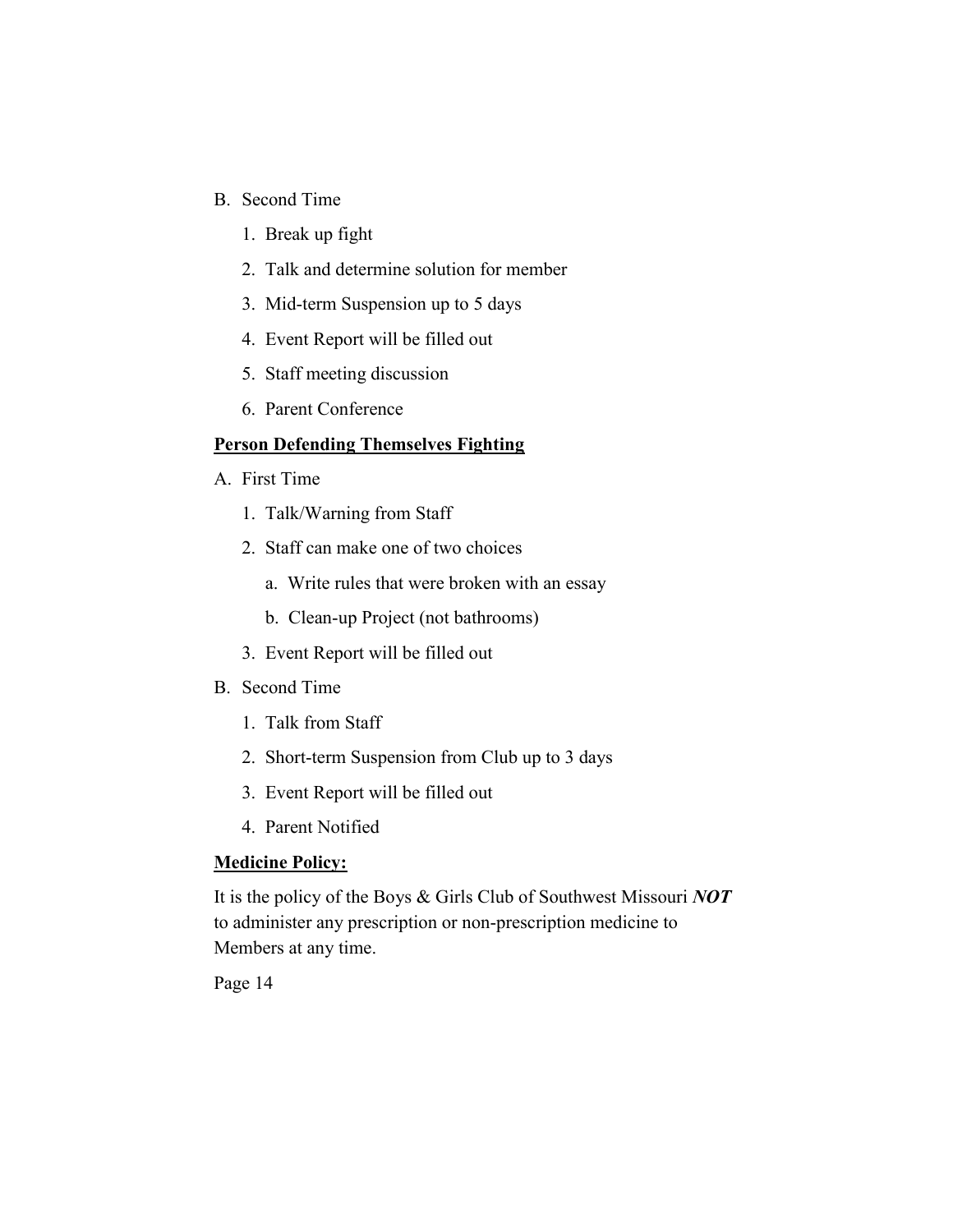## **Health and Emergency Procedures:**

It is important that parents and guardians cooperate with the Health and Emergency Procedures. Our regulations are designed to protect the well being of all members.

In case of an accident or emergency involving a Member, which requires medical attention, proper medical aid will be sought. The parent or guardian will be notified as soon as possible of any emergency and any medical attention administered to the Member. In the event that expenses for medical services are incurred (including ambulance costs), it is the Member's parent or guardian's responsibility to pay all medical costs. Parents or guardians must promptly notify Club of any phone number or address change so that they can be contacted in case of an emergency.

## **Role of Parents and Guardians:**

Parents and Guardians play vital roles at the Boys and Girls Club of Southwest Missouri. It is important that the parents or guardians be involved with the growth and development of each member. Our purpose at the Boys & Girls Club of Southwest Missouri is to provide assistance to the parents or guardians with their children. You are the primary role model in your child's life. By being involved with the child, you can instill moral values, gain trust an share love.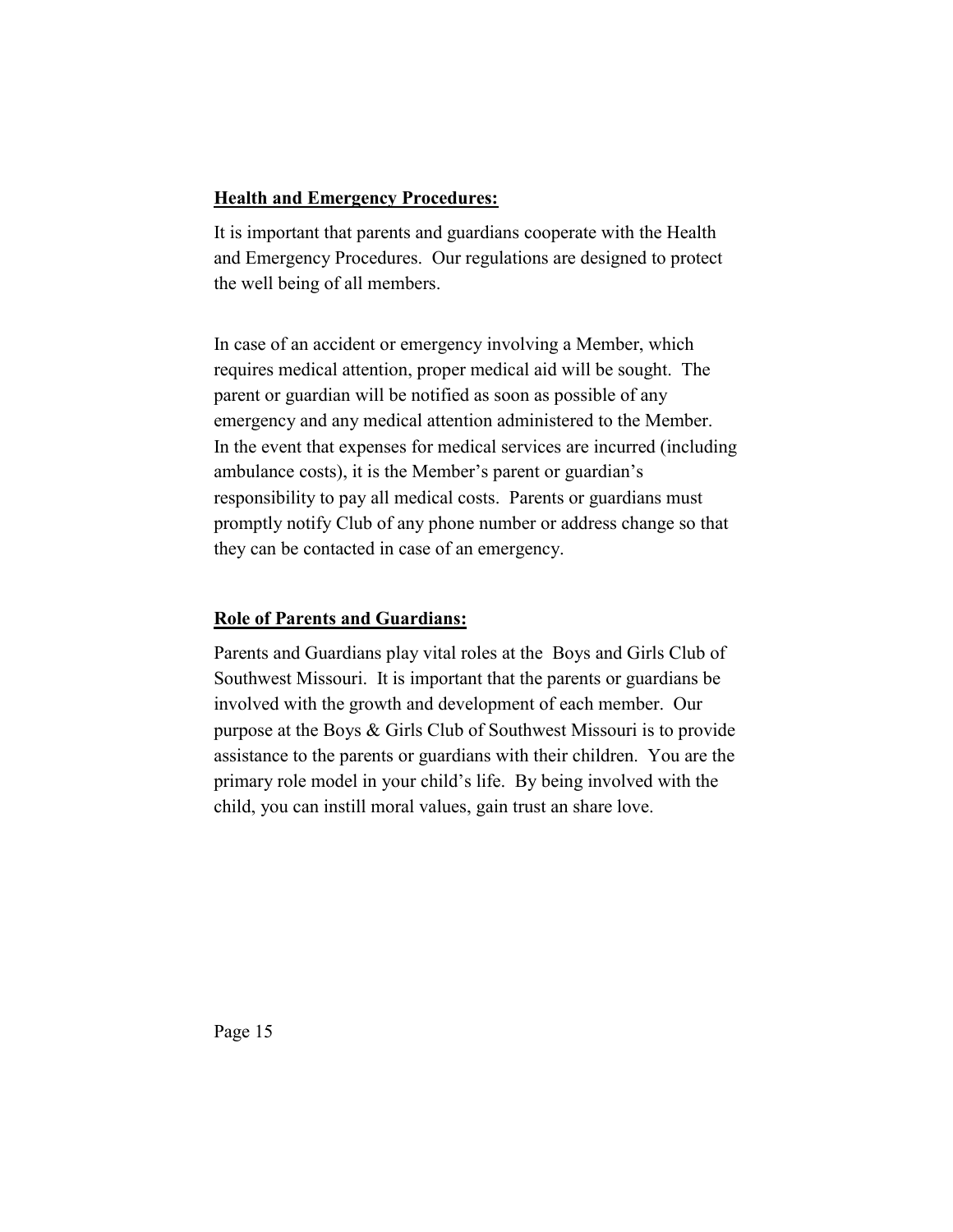*If a problem arises, please direct your concerns to a staff member, the Unit Director, or the Executive Director. To schedule an appointment to discuss and resolve the matter, call and make an appointment.*

#### **Drop Off and Pick Up Procedures:**

When your child is dropped off, we ask that you escort him/her inside the front door. When picking up a child from the Club, you MUST be on the approved list of people that can pick up a child, MUST show government issued photo identification the front desk Staff, and sign the child out. Please be aware that you will be required to show government issued photo identification each time you pick up a child at the Club. We will appreciate your understanding and cooperation in regard to these procedures.

#### **THERE WILL BE NO EXCEPTION TO THIS PROCEDURE.**

#### **Late Policy:**

If your child is not picked up by 7:00 PM parents/guardians will be charged \$1.00 per/minute starting at 7:05 PM.

## **Membership Card:**

Your child has been given a membership card to track daily attendance. There is no charge for this.